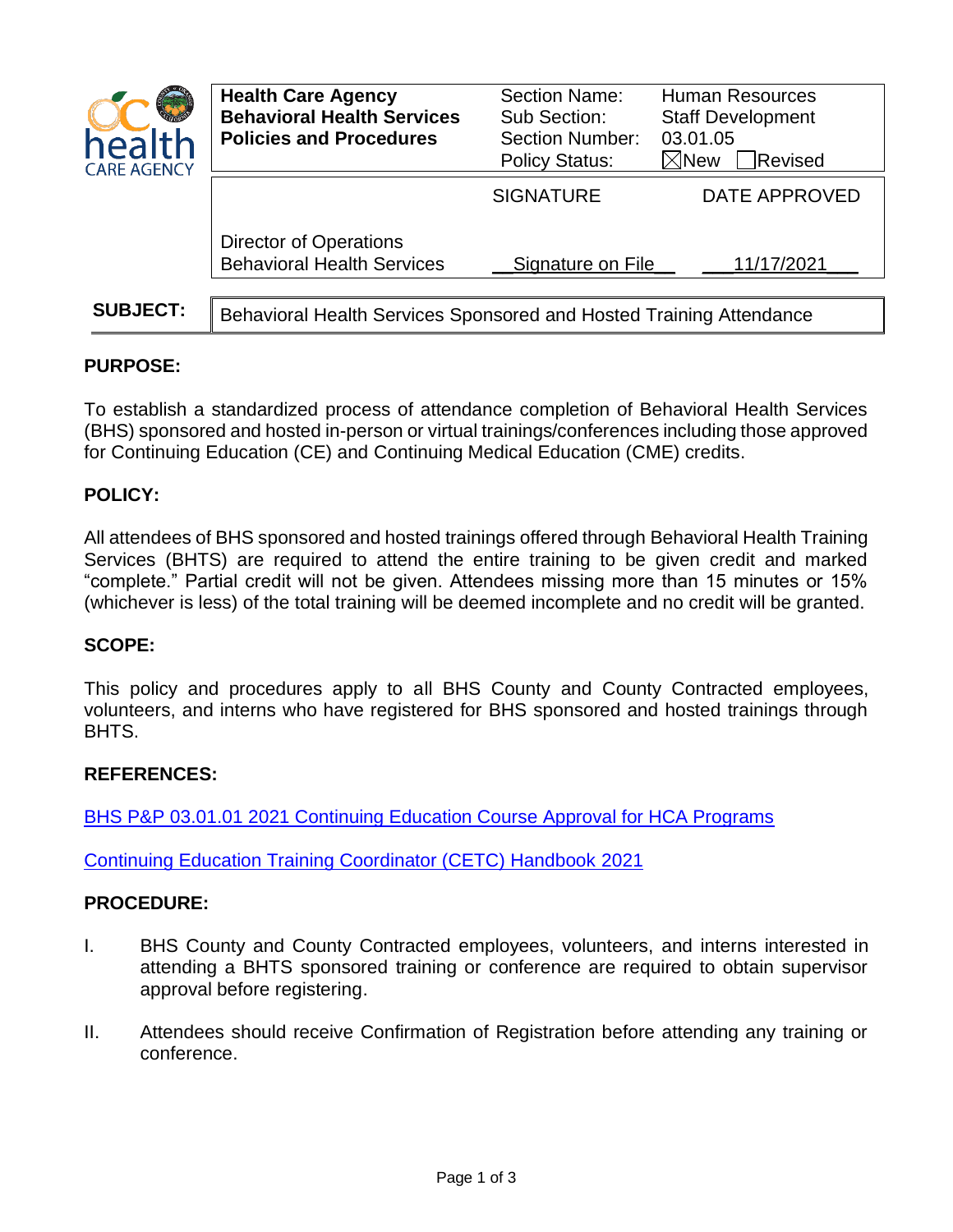### A. In-person trainings

- 1. Registration is required via email or Eureka, the County's Learning Management System (LMS).
- B. Virtual live trainings
	- 1. Registration on a virtual platform is required prior to the day of the training.
	- 2. Attendees should follow instructions on the flyer and/or email for information on registration and obtainment of the virtual platform link.
	- 3. Virtual links are not to be shared and are unique to each attendee.
- C. Attendees will attend and participate in the entire training, signing in (in-person) or providing their full name (virtual) during training date registration via chat and when logging into Zoom (or the identified virtual platform) with their full name.
	- 1. If more than 15 minutes or 15% (whichever is less) of the training is missed, no credit will be given
	- 2. Certificates of Completion will only be granted to those that complete the training as outlined in this policy.
- D. Upon completion of the training, BHTS staff will update the rosters and issue certificates of completion or participation.
	- 1. For in-person trainings: The sign-in/out roster will be reviewed, and the trainer consulted to track attendance.
	- 2. For live virtual trainings: The user report of the virtual platform will provide total duration connected to the training.
		- a) If an attendee's connection fails due to technology issues and they log in again, the total time they are connected will be added together.
		- b) If the attendee's connection fails due to technology issues, and has trouble logging back into the training, it is their responsibility to immediately contact BHTS staff for assistance. Partial credit cannot be granted.
		- c) It is the attendee's responsibility to accurately label their user identification when logging into Zoom (or the identified virtual platform) with their full name, and providing their full name (virtual) during training date registration via chat, so credit is given appropriately.